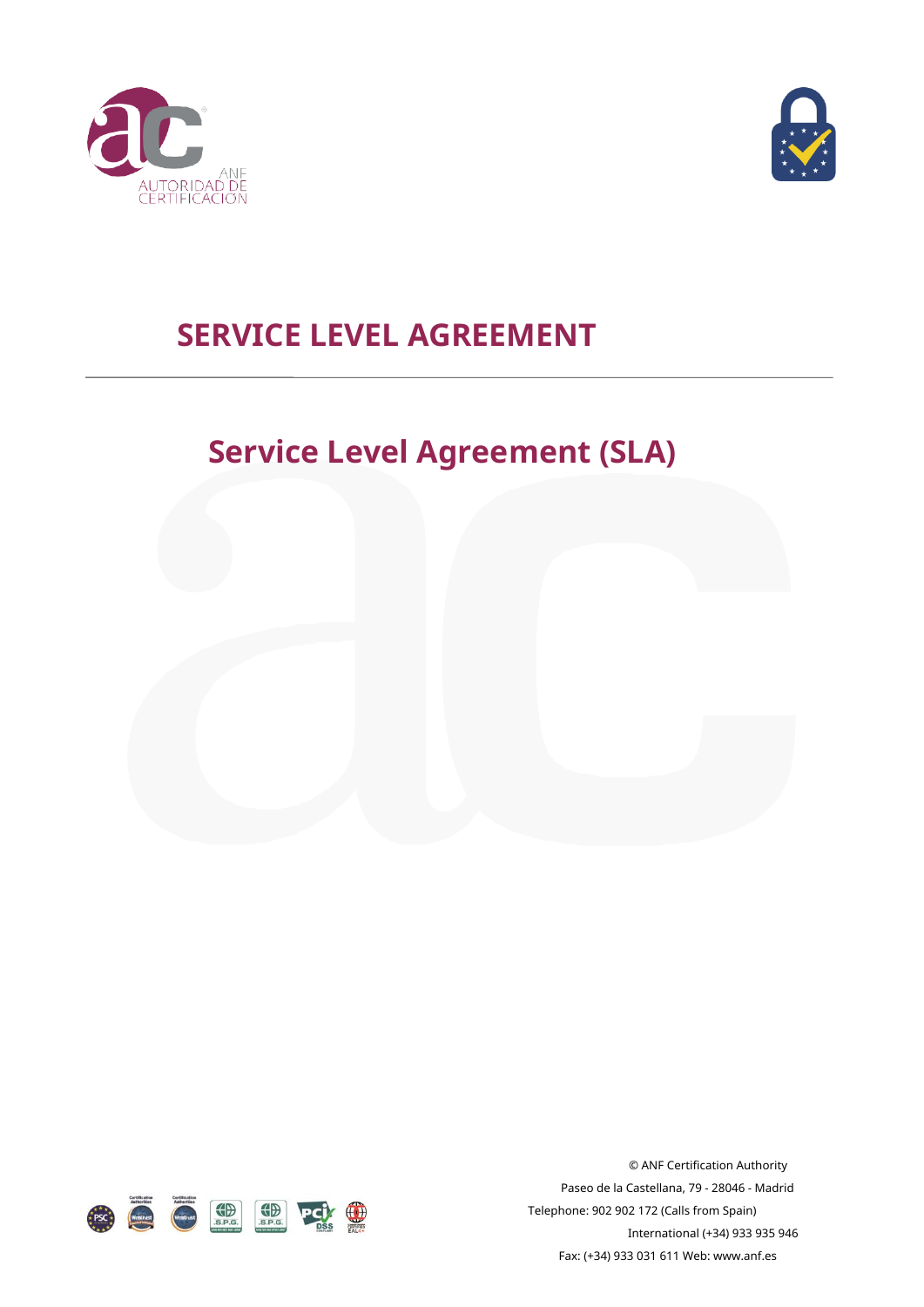

**Security level**

PUBLIC

**Important announcement**

This document is the property of ANF Certification Authority

Its reproduction and dissemination is prohibited without the express authorization of ANF Certification Authority

**Copyright © ANF Certification Authority 2017 - 2021**

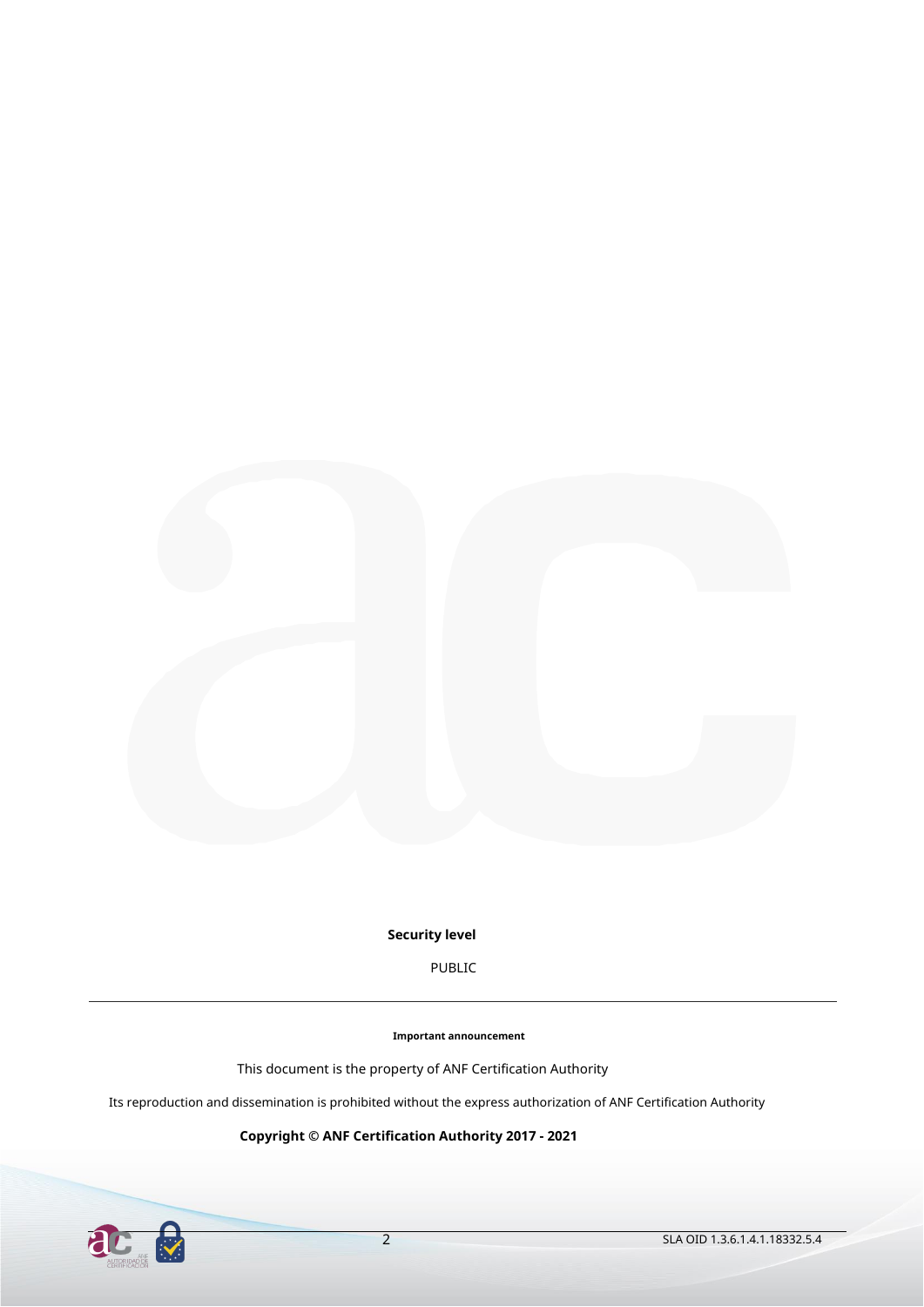## **Statement of responsibility**

**ANF AC,** is committed to the quality of its services,

#### **Guarantee of Response to Requests.**

The service measures the time elapsed between the registration of the request in its systems until the start of its treatment, also controlling the workload of each server. Docker technology is used to ensure that the response time, regardless of concurrency and peak consumption points, is always within optimal parameters.

Service continuity guarantee.

**ANF AC,** guarantees a 99.99% service level. In the event of a service interruption, the following table shows the penalty that THE CLIENT is entitled to receive according to the degree of non-compliance with the objective, based on the average monthly response time by deduction of interruptions,

| <b>Penalty</b>    | %Monthly payment |  |
|-------------------|------------------|--|
| From 60           | 3 %              |  |
| minutes           |                  |  |
| From 60 to 120    | 5 %              |  |
| minutes           |                  |  |
| 120 'to 8 hours   | 10%              |  |
| More than 8 hours | 100%             |  |

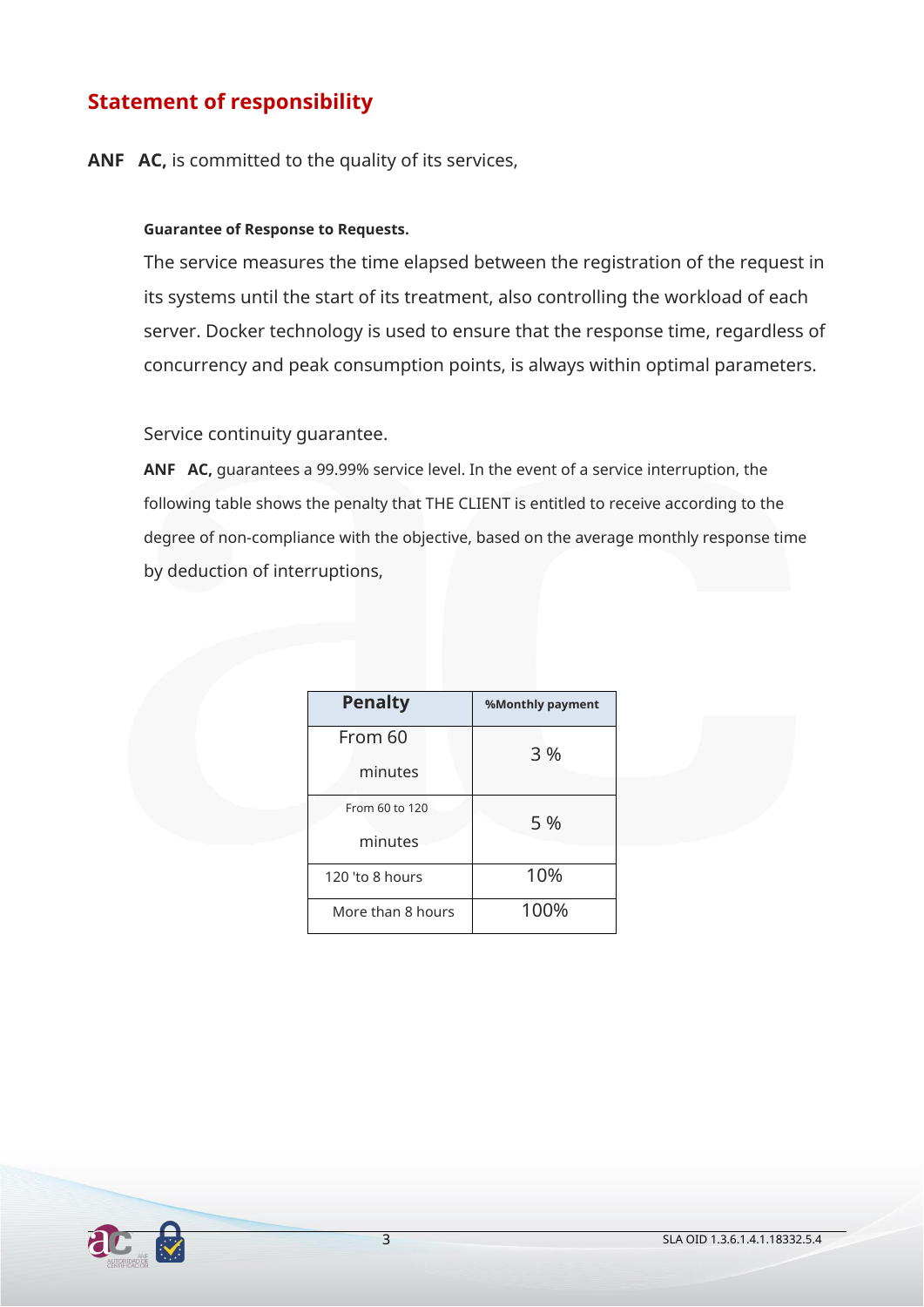#### **Technical assistance service guarantee.**

The technical department's business hours are Monday through Friday from 9am. at 7pm. Urgent service requests (critical impact level) must be requested exclusively through 24x7 telephone support

Business hours 902 902 172 Outside working hours 930 502 397

When an incident is registered in the system, it will be classified according to the degree of impact (level of impact) on the service. Based on this classification, a commitment to initiate technical intervention is defined, as shown in the following table:

| <b>Impact Priority</b> |          | <b>Target</b> |
|------------------------|----------|---------------|
|                        | Critical | 15 min.       |
|                        | Tall     | 2 hours*      |
| $\mathcal{P}$          | Less     | 4 hours*      |
|                        | Null     | 24 hours*     |

\* corresponds to working hours.

### **COMPLAINT PROCEDURE**

**THE CLIENT,** You can initiate the claim by email to the customer service department at the address support@[anf.es, within a m](mailto:soporte@anf.es)aximum period of 30 days after the claimed period.

To calculate the penalty, the monthly fee for the affected service will be used. If a certain incident involves the breach of more than one SLA parameter, only one of them will be penalized, in which case the most serious one will be chosen.

**THE CLIENT,** You can cancel the services in advance without any penalty in case of repeated breach of the SLA.